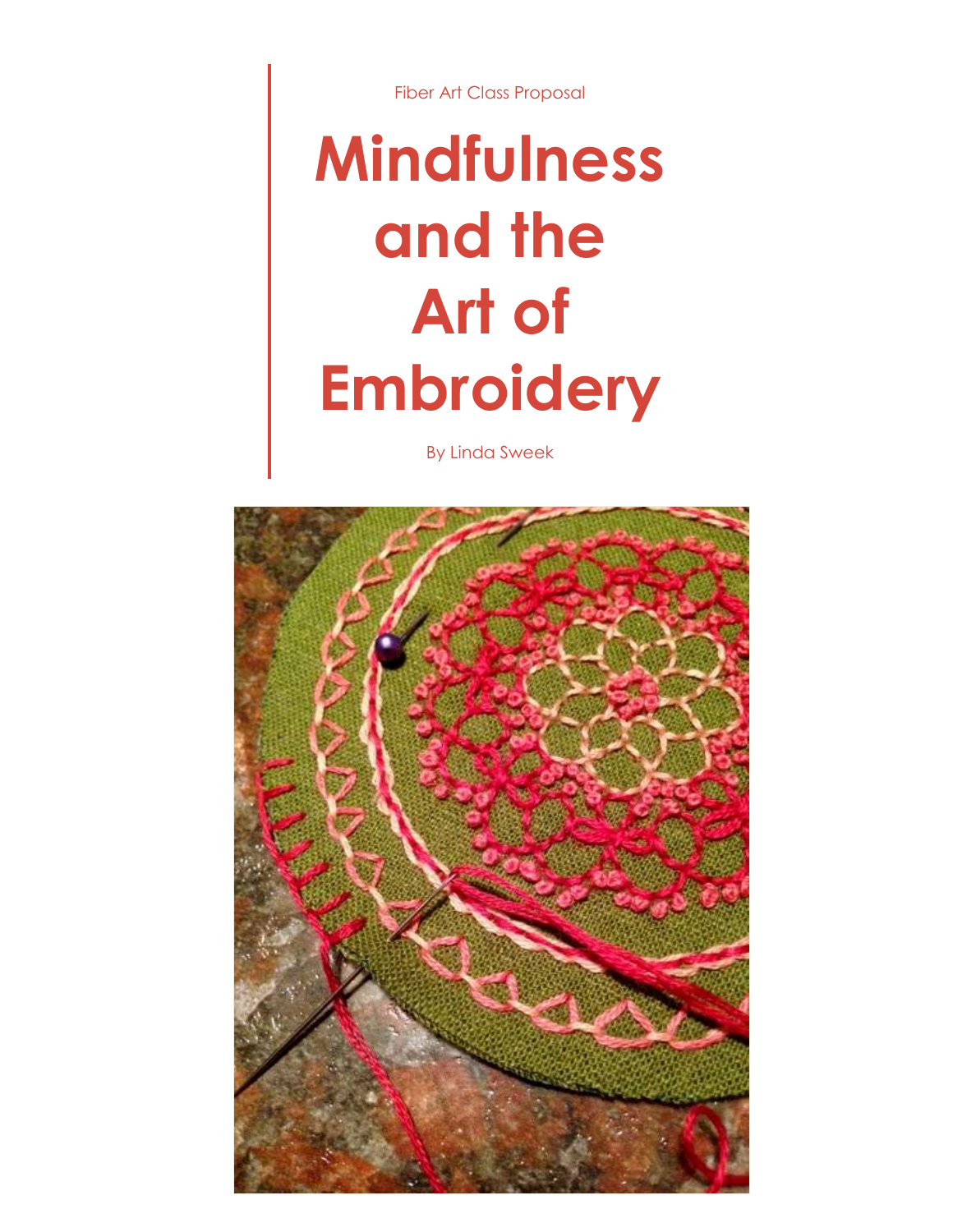## **Fiber Art Class: Mindfulness and the Art of Embroidery A Workshop for Adults**

We are all familiar with the current adult **coloring book craze.** These coloring books are not just for fun. They are **designed to give stressed-out grown-ups a minimeditative experience**. The coloring books offer users a state of "**Mindfulness**" where one becomes so immersed in the coloring experience that time, space and self no longer disrupt the adult. One of the **most popular coloring designs is the mandala\*,** which is used as a tool to facilitate Mindfulness.



More images for mandala coloring pages



**Embroidery** is a charming overlay embellishment that, similar to the coloring book, can also be a wonderful **Mindfulness** experience**. In this workshop we will combine embroidery with relaxation and Mindfulness,** including a short time of silence. I will discuss mandalas, we will practice a Mindfulness exercise, and then the focus is on the act of making. The group will embroider a **hand-stamped mandala** on **fabric in a circular motion** to **create a lovely embroidered piece.** We will finish our mandala embroidered fabric into a **sachet filled with lavender** – a natural stress reliever.

#### **Embroidery Stitches will include:**

- o Back Stitch
- o Back Stitched Chain Stitch
- o Blanket Stitch
- o Eskimo Lace Edging
- o French Knot
- o Lazy Daisy
- o Running Stitch

**Bring 1) small scissors and 2) small (a 4" is best) embroidery hoop. All other materials supplied in kit.** No sewing experience required.

\$50 class + \$9 kit cost = **\$59.00 Sharing class cost with host store\* by 60/40%.**  \$30 Linda Sweek / per student \$20 Host Store/ per student \$9 Kit cost to Linda Sweek / per student Kit includes: fabric, 3 colors of embroidery floss skeins, needle, needle threader, lavender, embroidery glossary \* If Host Store has another suggestion, please let me know.

**Time:** Stitching time is 5 hours so allowing for discussion etc., 6 hours total.

#### Choose:

- 2 sessions of 3 hours
- 1 session of 6 hours (this usually needs a break too, so  $6.5 - 7$  hours total)

**Class Minimum/Maximum:** 3/14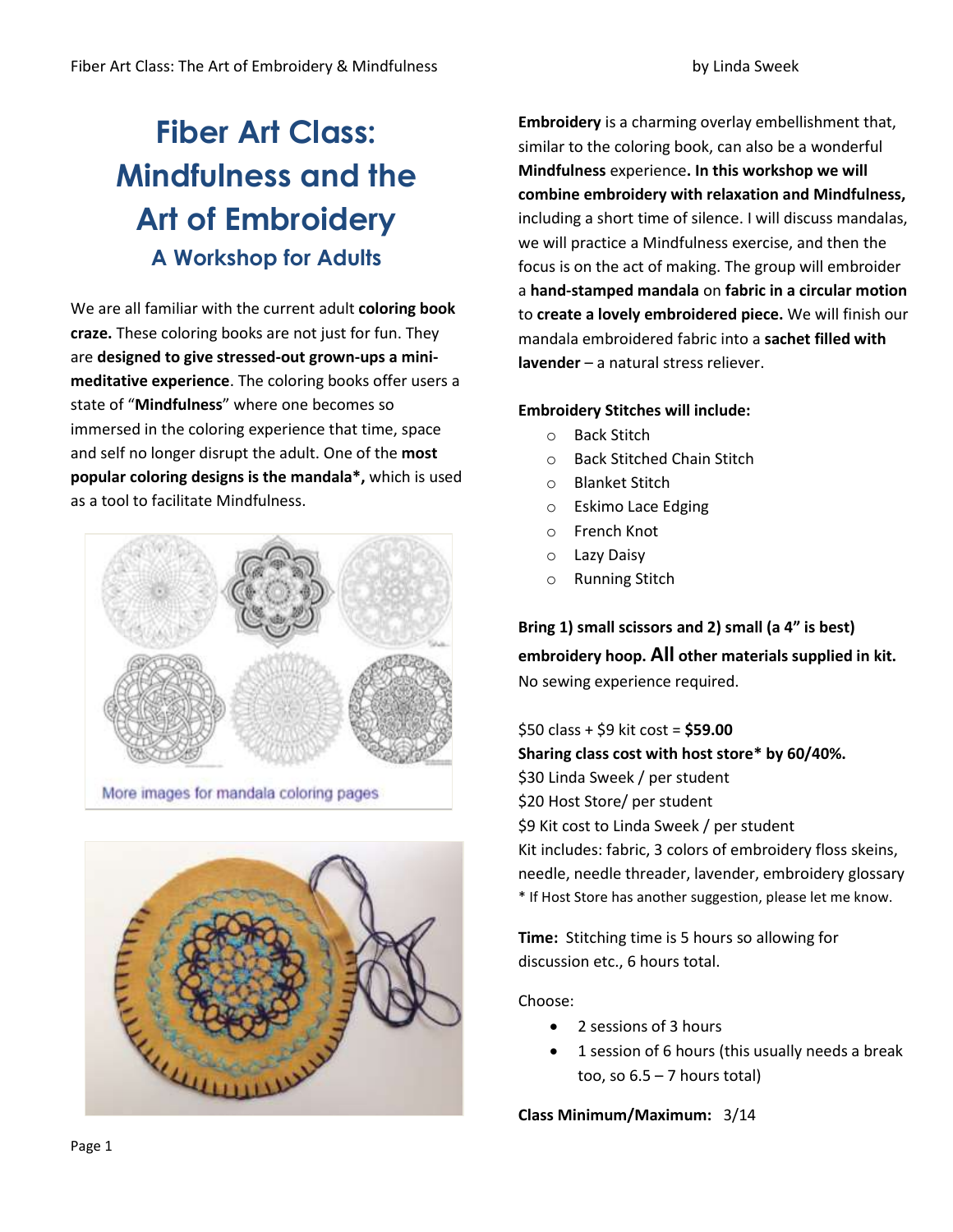**\*Mandalas** are found among the most ancient art forms created by human beings. Rock carvings found all over the world incorporate the circular form and its concentric circles. It is thought that they express nature's cycles. The alternation of day and night, the ever-changing moon, and the rhythms of the seasons are aptly expressed by circular designs. These natural occurrences became the foundation for a worldview based on circles.

One of the most ancient forms of prayer is the mandala and it's used across many different religions. The word mandala means "container of sacred essence" in Sanskrit. It originated as a spiritual practice in the 6th century BC out of the Hindu and Buddhist religions, but is now used by many others, including Christians.

Some of the more familiar forms of mandalas are the elaborate powdered designs painted by Tibetan monks, the sand paintings made by the Navajo Indians, the Celtic knot, and the rose windows featured in many churches.

**LINDA SWEEK Linda Sweek Designs**  Fiber & Mixed Media Artist

**Sew and Sew Retreats With Creative Workshops Instructor** 

**Contact: [lsweek@lindasweekdesigns.com](mailto:lsweek@lindasweekdesigns.com) 414-559-5713**